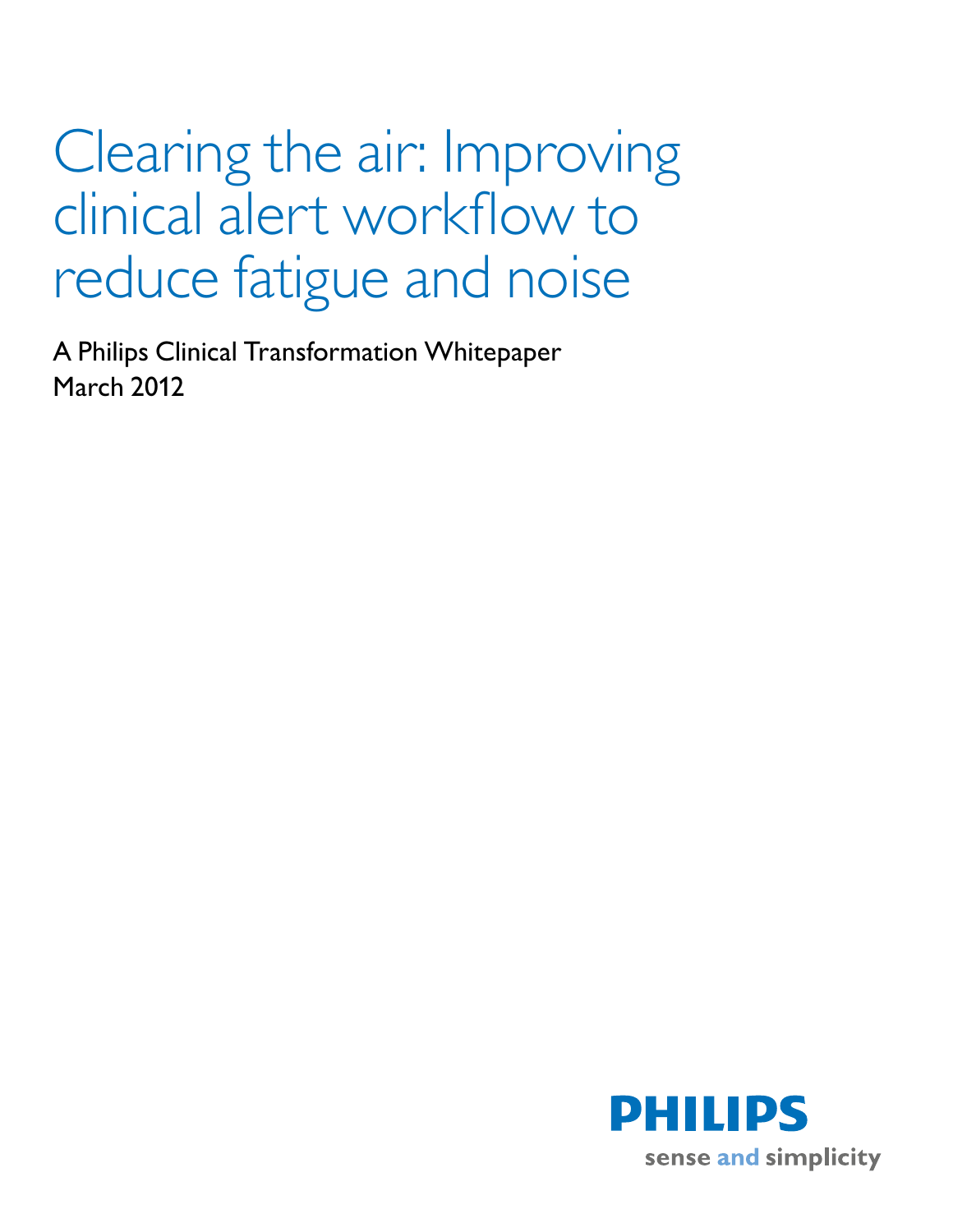# Introduction: Healthcare environment concerns

It is clearly evident that the healthcare environment is becoming more complex with the increase in smart technologies and devices that are critical to provide better care. With efforts being made to improve patient safety, new and advancing technologies have overwhelmed caregivers with audible notifications, and the extensive use of these technologies and devices makes responding to alerts even more complex and challenging. This creates an environment that makes it difficult for clinicians to prioritize and manage their patients' care. It can be a pending problem based on the level of complexity in the health system, hospital, or unit  $-$  as well as the care team's stress and alert fatigue levels. Sensory overload experienced by bedside care teams has recently been linked to sentinel events.

#### **Industry leaders warn of the challenges**

Alert fatigue continues to gain media attention and has become an urgent need of The Joint Commission to resolve and address. Recently, the U.S. Food and Drug Administration reportedly reviewed more than 500 reports of patient deaths related to alarms and monitoring devices that occurred over a fouryear period. Today, "Improve Staff Communication" is now the number two issue identified in The Joint Commission's 2012 National Patient Safety Goals. ECRI Institute also recognizes the critical need for organizations to focus on improving processes to prevent health technology challenges. In ECRI's annual report for 2012, "Alarm Hazards" has moved up in critical importance to the number one technology hazard needing critical attention by hospitals and caregivers.

**In 2012, The Joint Commission identifies improving staff communications as a National Patient Safety Goal.** 

### **Factors affecting clinicians and care**

There are many other factors and practices in the hospital setting today that create issues affecting both the patients and the clinicians caring for them. The ability to hear an alarm and respond quickly is not always achievable when clinicians have a high nurse-topatient ratio and an abundance of alarms. It can become overwhelming for the clinician and disruptive to the care of the patient.

- Unit structure and private rooms create a barrier that prevents caregivers down the hall from hearing, distinguishing or quickly responding to an issue or alarm sounding in another area.
- Consider many alarms going off at the same time for one or many patients. The amount of alarms and overall noise these systems produce not only affects the patient environment, they affect the ability for the right caregiver to hear and manage them.
- Also consider the nurse-to-patient ratio during different shifts — this creates additional issues with resource limitations and timeliness challenges for the most critical needs.

An ICU, for example, may have between 50 and 100 devices generating alarms.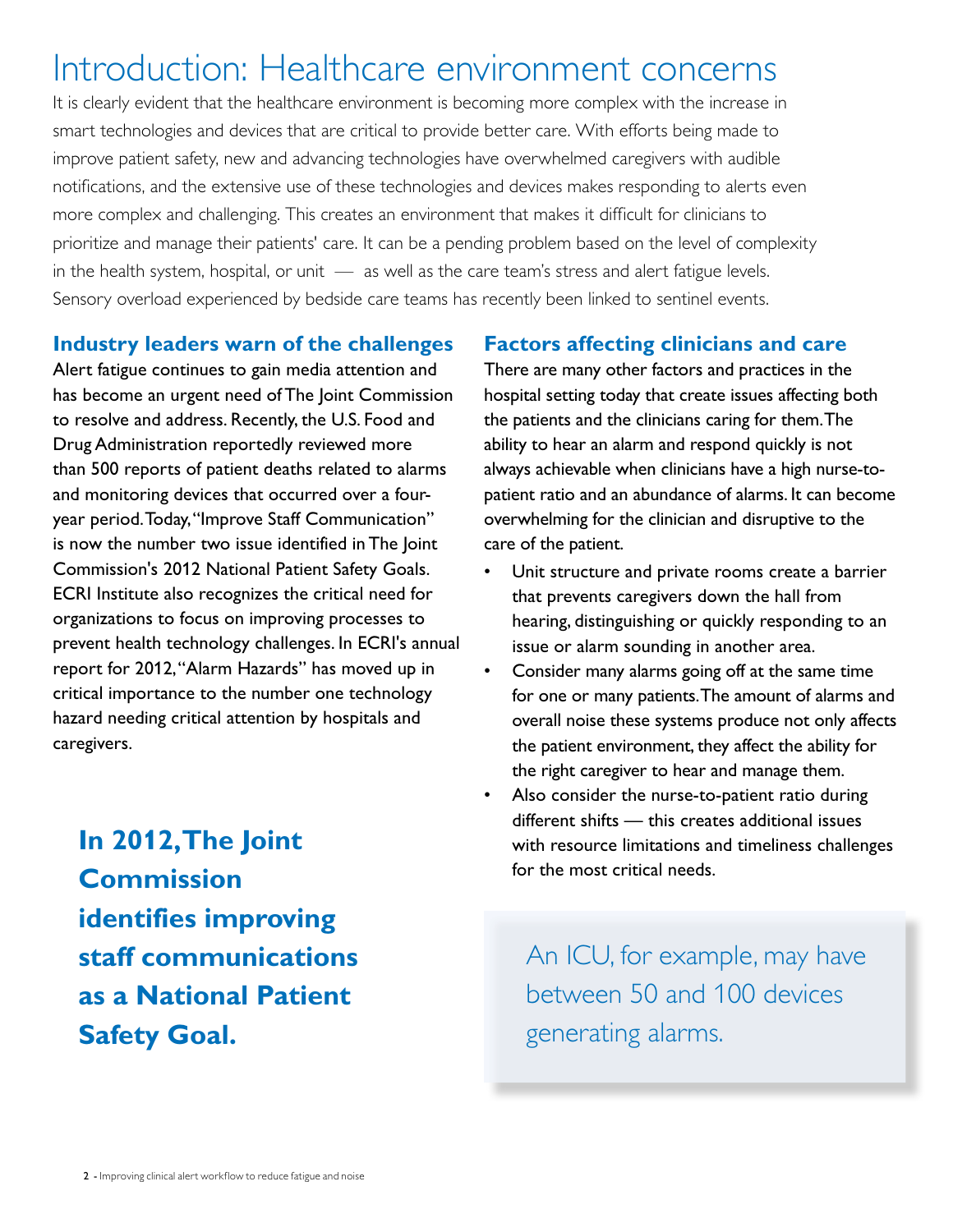The adoption of event management solutions that deliver alarms and other notifications to a caregiver's assigned mobile device has been a critical factor in helping manage communications for healthcare environment challenges that impact care. Whatever the initial cause of the alerts, the sheer number of notifications can be overwhelming to a busy clinician. The more instances of nuisance alerts delivered to the caregiver's devices, the lower the clinician's confidence in the alerting system. Alert fatigue, a potential resulting issue of alert desensitization, can stifle a clinician's acceptance of the devices sending the alerts. These nuisance alerts may also lead to a clinician or facility turning off the alerts or the devices that are sending or receiving alerts.

Therefore, we must find the fine line of delivering only the alerts that are relevant and urgent enough for caregivers to redirect and manage their activity to facilitate safe, quality patient care. Safety of the patient must be of the highest priority when considering the type of alerts that should be transmitted to the devices that the caregiver will be carrying.

More Alerts on Devices and **Alert fatigue** More Devices With Alerts Patient Safety and Satisfaction **Compromised workflow & patient care** Communication Hazards **Creates inefficient work environment**

# **Three challenges affecting alert fatigue and communications**

# **More alerts on devices and more devices with alerts**

We just discussed the abundance of devices and alerts and alarms they produce. This issue has created an alert fatigue challenge for care teams that is expected to increase as even more devices are brought into care units. As a result, caregivers may have difficulty distinguishing the alarms and responding to them properly. The overload of noise experienced by care teams that has been linked to sentinel events could potentially have been avoided with improved workflow practices that manage these alarms, reduce the fatigue, and allow the caregiver to respond to them appropriately.

#### **Patient safety and satisfaction**

The Joint Commission's National Patient Safety Goals help create a culture of safety within the healthcare environment. It is important for hospitals to comply with these best practices in care. By reducing nuisance alarms and the noise associated with them, and by responding faster to meaningful and critical alerts, patient care and patient satisfaction can be improved. To maintain accreditation with The Joint Commission, hospitals must demonstrate appropriate policies and procedures and be compliant with these goals.

With new Medicare reimbursement rules effective as of October 2012, patient satisfaction survey results are expected to be a factor in up to 30% of the reimbursement. Increasing your patient satisfaction scores may result in a financial benefit.

#### **Communication hazards**

The continued drive to improve communication amongst healthcare staff is an ongoing critical challenge to be addressed. Poor communications can create an inefficient work environment and a poor use of staffing resources. Caregivers can be more effective when they are able to receive and respond to critical information quickly.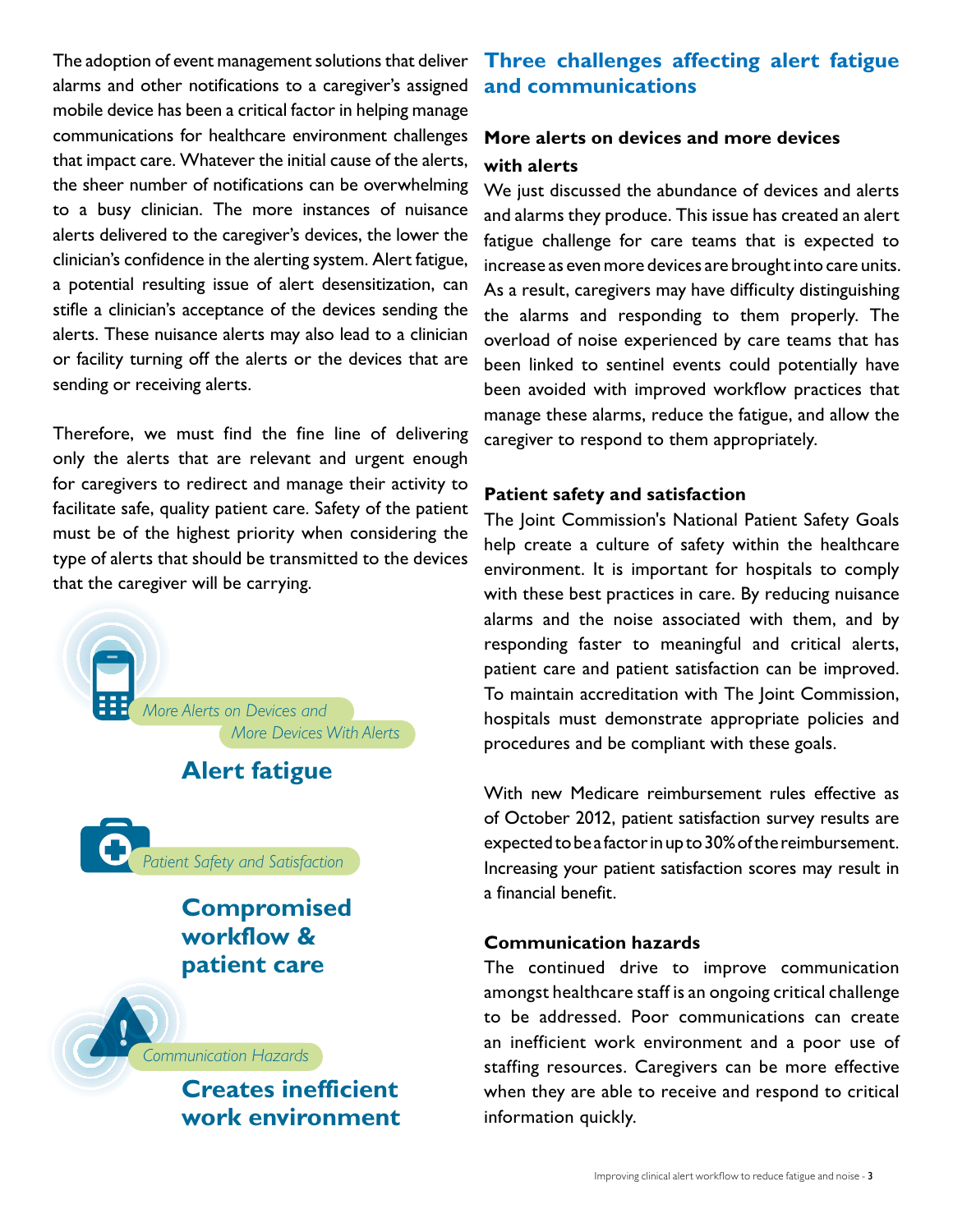# **Get the right response at the right time**

Nursing efficiencies are a key benefit of implementing an event management solution to resolve these communication and workflow issues. An event management solution can help you to analyze current workflows and retool them to best manage notifications. Implementing an event management solution that aligns with your clinical objectives may help improve staff satisfaction, by delivering meaningful alerts to the right caregiver at the right time — thus reducing alert fatigue and communication challenges. Increasing workflow efficiencies can provide financial benefits by leveraging the appropriate staff (such as higher paid caregivers) to perform the most clinically significant tasks, while lower-level staff handle routine, non-critical functions.

A valuable initiative can be developed to assist staff by creating new or restructuring existing clinical workflow processes. These processes are important to review on an ongoing basis as new technologies are adopted. Caregivers will need time to respond to new, relevant alerts.

An event management solution should be implemented that can provide a critical link between a busy clinician and the patient. This type of solution can continue to provide the ability for a means of direct communication, and also provides a rapid method of notification to a clinician for actionable patient alarms. Rapid notification leads to quick response time, leading to potentially improved patient care.

# **Alert delivery to a device carried by a caregiver**

#### **Alert delivery**

Imagine Patient 1 who is connected to a heart monitor and is receiving a high flow of oxygen. His clinician is busy in another room, assisting Patient 2. At the same moment, Patient 1's monitor displays that his oxygen saturations have dropped to a critical level. With the event management alert, the clinician is notified on her mobile device of the crisis in action. She immediately runs to Patient 1's room and places the oxygen mask back on his face, therefore averting a potentially life threatening situation.

#### **Alert delay**

One example of an event management solution is one that includes alert delay functionality. Alert delay is a valuable feature of some event management solutions that helps reduce noise from nuisance alarms and unnecessary notifications if the caregiver is on-hand at the bedside to respond in real-time. When unit structure allows the caregiver to stay closer to the patient room, there is little or no need to send a nurse call light alert immediately to a caregiver. This alert delay can be in place while the solution continues to provide the functionality of notifying the clinician that the patient has sent out a request, when she is not in a position to attend to the need immediately. Selfcorrecting delays can also help to prevent an overload of messages coming from a patient monitoring device. A delay can be placed on alerts so that, if the condition self-corrects, it is not necessary to notify the clinician.

#### **Scenario 1: Using alert delay**

If a clinician is within a close proximity to the patient when a patient is in need of assistance and presses the call light, the alert to the nurse's hand-held device can be delayed. The alert delay functionality creates a time interval for the caregiver to attend to the patient's need and cancel the call light — preventing the secondary event notification system from sending out an alert.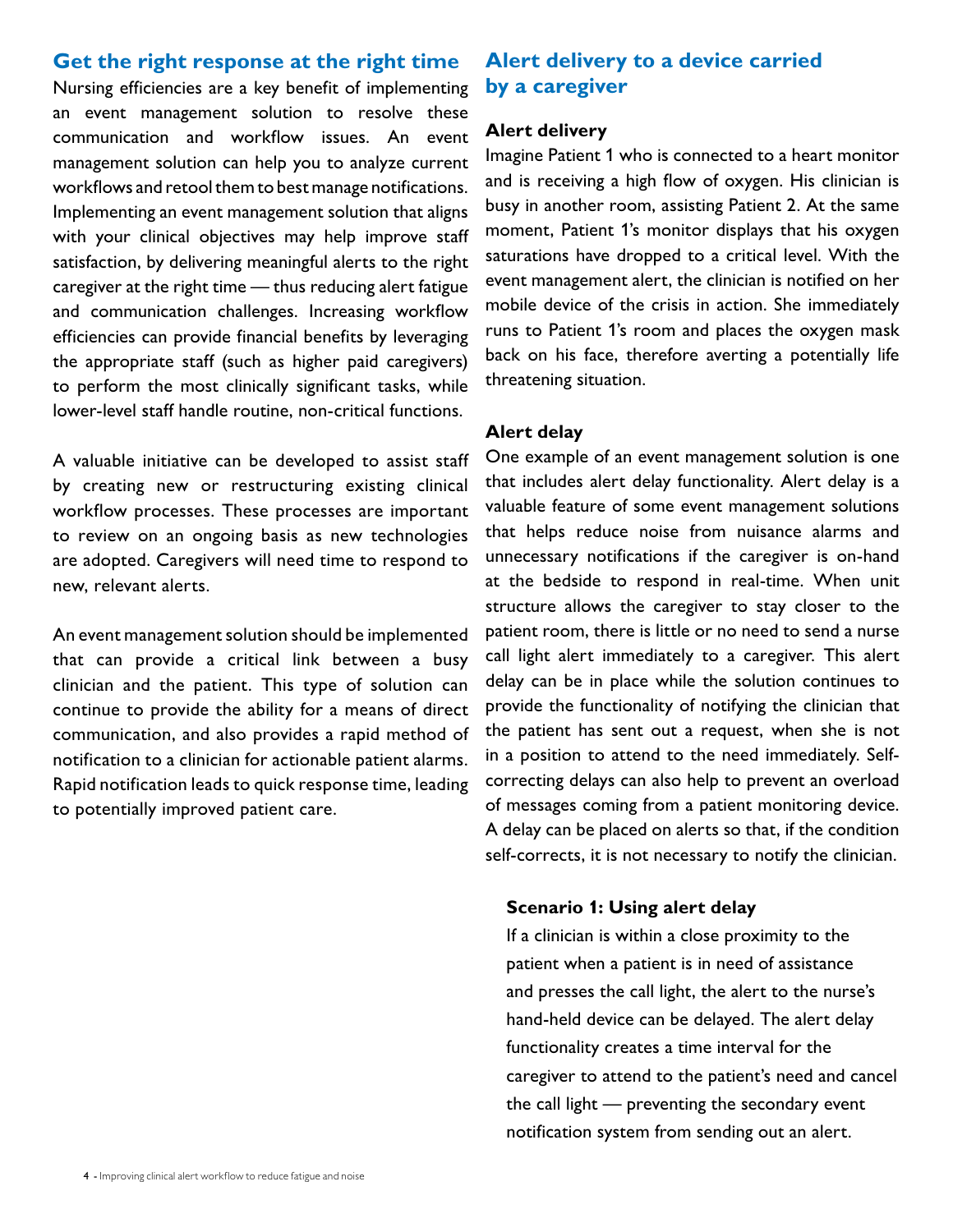#### **Scenario 2: Self-correcting alerts**

Imagine a child on the Pediatric Ward who is playing a video game. Movement can cause multiple false alarms to be generated and send a cascade of false alerts to a clinician's mobile device. Alert delay functionality can provide a delay that activates when an arrthymia is detected by the patient monitoring system but is not maintained — an alert will not be sent to the caregivers end device.

These features can help reduce the number of nuisance messages being sent to the caregiver's end-device, while still allowing meaningful alerts that continue past the established delay state to be delivered to the caregiver. Thus, a clinician remains notified of those persistent, relevant alerts that need to be attended to, while the number of alerts being sent to their mobile device is decreased due to cancelling of a potentially false alarm.

## **Meaningful alerts to the right staff**

Communication of alerts to the caregiver is essential. However, keep in mind that not all alarms are critical nor do all require the immediate attention of a clinician. And, of those alerts being delivered, a clinical workflow best practice objective should be to deliver the most meaningful alerts that are clinically significant, to the right caregiver.

Who is the right caregiver? With the care of a patient assigned to a team, the unit should determine which alerts can be handled by the nursing care associate, such as a nurse call request for bathroom assistance, versus a monitor alarm notification, which must be responded to by the RN. Careful consideration should be given when choosing the notifications that are sent directly to specific caregivers to prevent alert fatigue. Best practice recommendations revolve around consideration of the patient population, clinical value or actionability of the alert, and relative clinical workflows. Implementation of filters and delays will assist with decreasing the amount of alerts being sent to caregivers' devices. It is important that the right alert go to the right caregiver at the right time to provide appropriate care.

As you strive to prevent clinician sensory overload, it is important to choose clinically significant alerts that will improve patient care, reduce unit noise, and enhance nursing workflow. The right solution, along with best practices to manage alerts, is key to reducing alarm fatigue. And, with the transformation of these processes, you will ultimately help your clinicians enhance their clinical performance, quality of care given, and staff satisfaction.

# Recommendations to reduce alert fatigue

- Set alert delays
- Filter out non-critical alerts
- Do not wait to address alert fatigue — manage the patient alarm limits
- Consider carefully before adding alerts — what is the clinical value?
- Address workflows in relation to response to alerts
- Run reports to analyze the number of alerts that are received by caregivers
	- What are the most common alert types?
	- How many occurred in a week?
		- per day
		- per shift
		- per patient
		- per clinician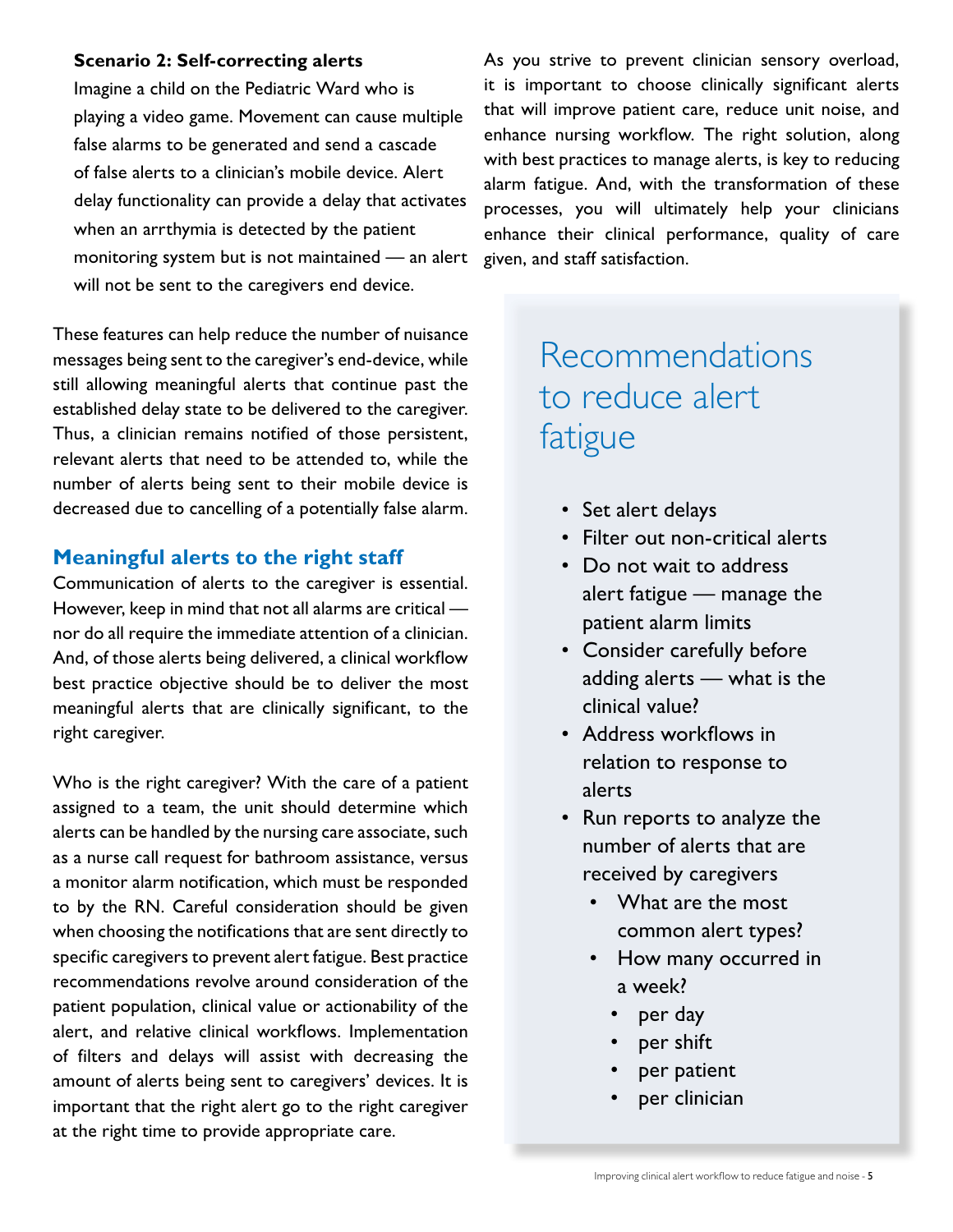#### About Philips IntelliSpace Event Management

Philips IntelliSpace Event Management is an event notification solution that delivers meaningful alerts and notifications within a health system that are relevant, reliable, and actionable. IntelliSpace Event Management has been a leading solution for over 12 years that delivers the right information to the right person at the right time, for quick clinical decision-making, improved response to patient needs, and ultimately, exceptional quality care. Communication challenges can be improved in many different types of hospital settings, and within the many different care areas.



IntelliSpace Event Management provides you with an effective process supported by clinical expertise to best manage how and when alerts are presented to caregivers — through customization of alert processes based on patient populations, unit, and staffing structure and workflow.

IntelliSpace Event Management integrates and leverages data from patient monitoring, nurse call, and other clinical information systems — simplifying complex input and output flow to provide meaningful alerts sent to the caregiver's mobile device. Information will be sent to the appropriate person, based on assigned role and skills set. IntelliSpace Event Management has

developed several clinical and physiologic tools to help you achieve your communication and care goals to reduce the number of alerts being received by the caregiver, while continuing to provide a channel of communication for alarms requiring immediate attention. With the utilization of an alert configuration where only actionable alerts are passed directly to caregivers, alert delays are available for those alerts that will self-correct or do not require immediate notification. This can help you limit the stimuli received by your bedside caregivers. Logging of these activities provides operational reporting and quality metrics for hospital leadership to monitor progress and measure performance against objectives.

Implementing this solution can help with patient satisfaction, improving satisfaction survey scores. Clinicians can associate satisfaction improvements to the patient's confidence that — when bells and alarms go off in the room and their nurse may not be within eye/ear shot — the right caregiver is receiving the alerts on their mobile device, and will respond to it appropriately.

Benefits of a clinically focused alert management solution:

- Improved care team coordination and patient care
- Enhanced patient and family satisfaction
- Efficient processes and workflows
- Reduced costs
- Satisfied clinicians

#### Next steps

To learn more about how your organization can benefit from IntelliSpace Event Management, please contact your Philips Healthcare representative, or contact us at

- Email: EventMgtInfo@philips.com
- Call: Toll-Free (866) 363-7446, Option 1; or Direct (561) 361-6990, Option 1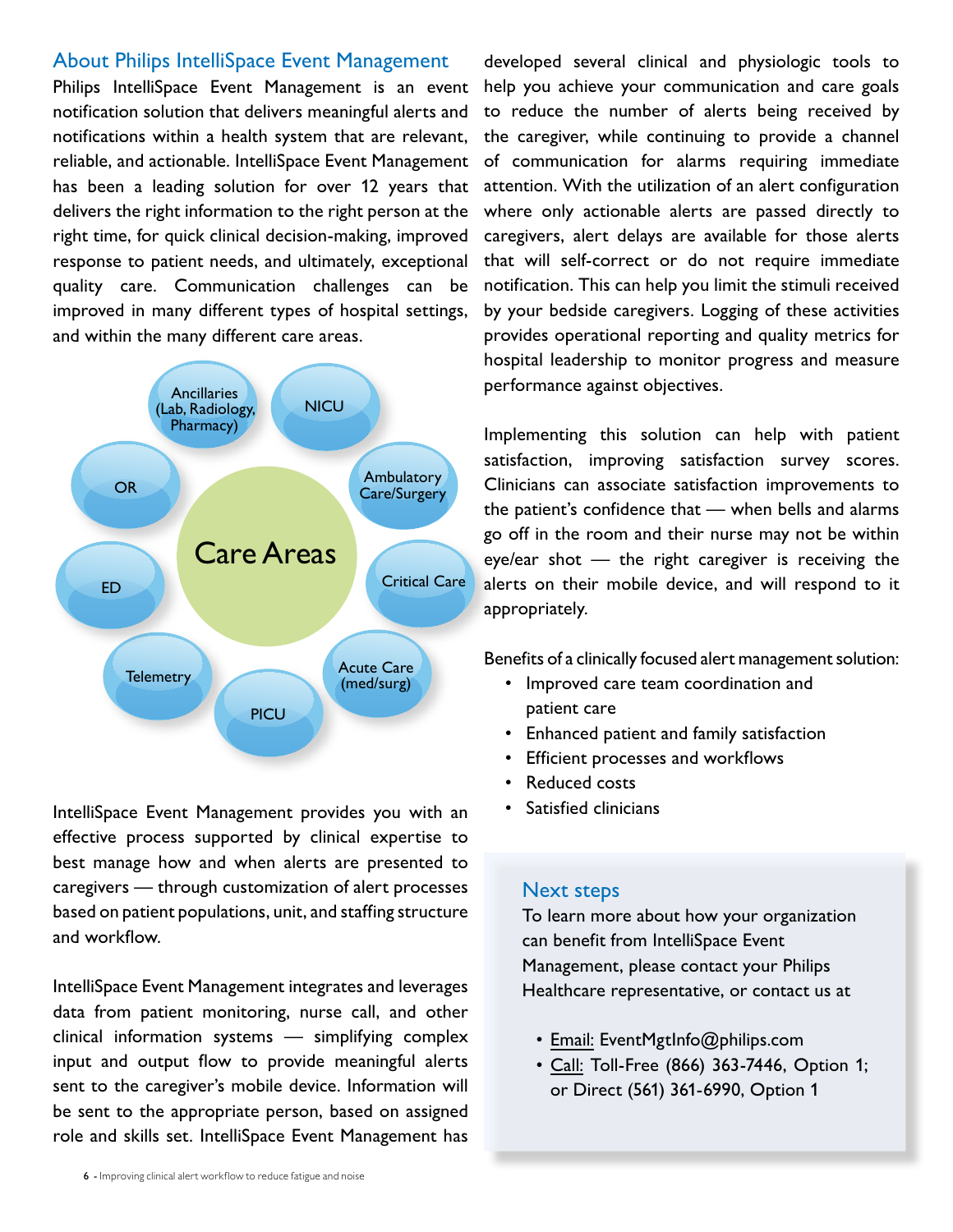### **References**

- 1. FDA reported that they received 566 reports of patient deaths related to alarms on monitoring devices from 2005 to 2008. *"New AAMI Committee to Tackle Alarms Management,"AAMI News,April 11,Vol. 46, No. 4. http://www.aami.org/hottopics/ alarms/AAMI/2011\_04\_ANews\_Alarms\_Committee.pdf*
- *2. The Joint Commission, 2012 Hospital National Patient Safety Goals. NPSG.02.03.01. January 16, 2012. http://www. jointcommission.org/assets/1/6/2012\_NPSG\_HAP.pdf*
- *3. "Top 10 Health Technology Hazards for 2012," ECRI Institute, November 2011, www.ecri.org*
- 4. Cvach, Maria, Dang, Deborah, Foster, Jan, Irechukwu, Janice, Clinical Alarms and the Impact on Patient Safety. Initiatives in *Safe Patient Care. http://www.initiatives-patientsafety.org/Initiatives2%20.pdf*
- *5. Hussain, Jamaal,Tackling Alarm Fatigue:An opportunity to save lives, PatientSafetyHub.com, July 31, 2011. http:// patientsafetyhub.com/medication-safety/tackling-alarm-fatigue*
- 6. Ruck, Sean, Patient Monitors: Health care is waking up to the hazards of alarm fatigue, Dotmed news, July 20, 2011. http:// *www.dotmed.com/news/story/16409/*
- 7. Gee, Tim, Reducing Alarm Hazards: Selection and Implementation of Alarm Notification Systems, March/April 2011. http:// *www.psqh.com/marchapril-2011/799-reducing-alarm-hazards.html*